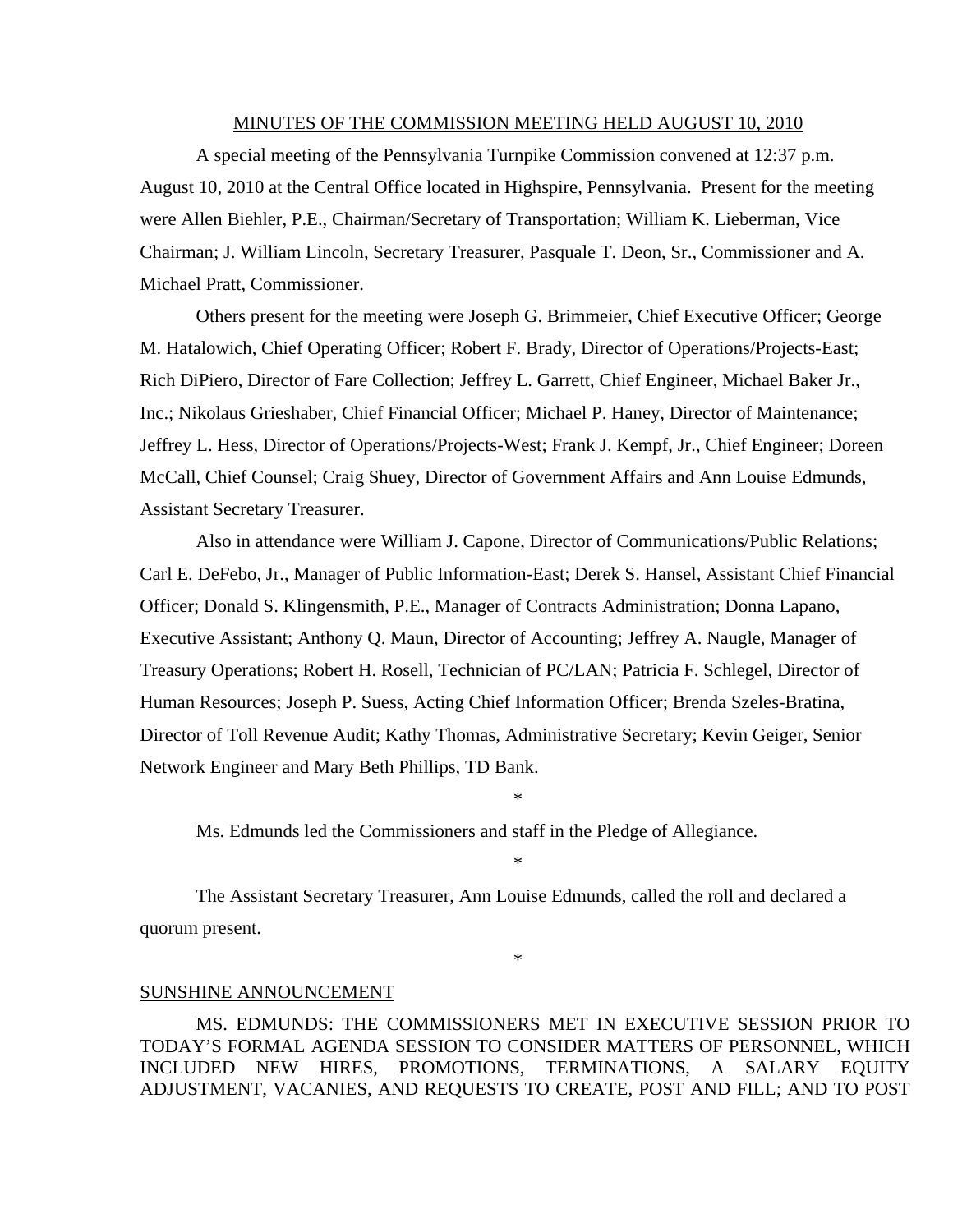AND FILL POSITIONS IN THE MAINTENANCE, INFORMATION TECHNOLOGY AND FINANCE AND ADMINISTRATION DEPARTMENTS.

THE COMMISSIONERS ALSO DISCUSSED Donovan v. PTC (Docket No. 07-1059 (U.S. Middle District) AND ENGAGED IN NON-DELIBERATIVE INFORMATIONAL DISCUSSIONS REGARDING VARIOUS ACTIONS AND MATTERS, WHICH HAVE BEEN APPROVED AT PREVIOUS PUBLIC MEETINGS.

#### \*

### PUBLIC COMMENT

.

MS. EDMUNDS: THE PUBLIC IS WELCOME AT THIS TIME TO ADDRESS THE COMMISSION REGARDING ITEMS LISTED ON THE AGENDA OR OTHER ITEMS NOT LISTED ON THE AGENDA THAT ARE WITHIN THE COMMISSION'S AUTHORITY OR CONTROL.

IN ORDER TO CONDUCT AN ORDERLY, EFFICIENT, EFFECTIVE AND DIGNIFIED MEETING, ALL PERSONS WISHING TO ADDRESS THE COMMISSION SHOULD HAVE SIGNED IN AND REQUESTED TIME TO SPEAK. IF YOU HAVE NOT DONE SO, YOU ARE INVITED TO DO SO.

AT THIS TIME WE REQUEST ALL VISITORS TO STAND AND INTRODUCE YOURSELF AND YOUR ORGANIZATION.

MARYBETH PHILLIPS, TD BANK

THIS CONCLUDES THE PUBLIC COMMENT SECTION OF THE MEETING.

### MINUTES OF THE MEETING

 Motion-That the Minutes of the meeting held July 13, 2010 be approved and filed-was made by Commissioner Lincoln, seconded by Commissioner Pratt; and passed unanimously.

\*

# \*

# COMMUNICATIONS

 Motion-That the Commission accepts and files the memos received from the Chief Counsel, the Director of Operations Review and the Manager of Procurement and Materials Management-was made by Commissioner Lincoln, seconded by Commissioner Deon; and passed unanimously.

\*

#### PERSONNEL

Motion-That the Commission approves the Personnel as submitted-was made by

Commissioner Lincoln, seconded by Commissioner Deon; and passed unanimously.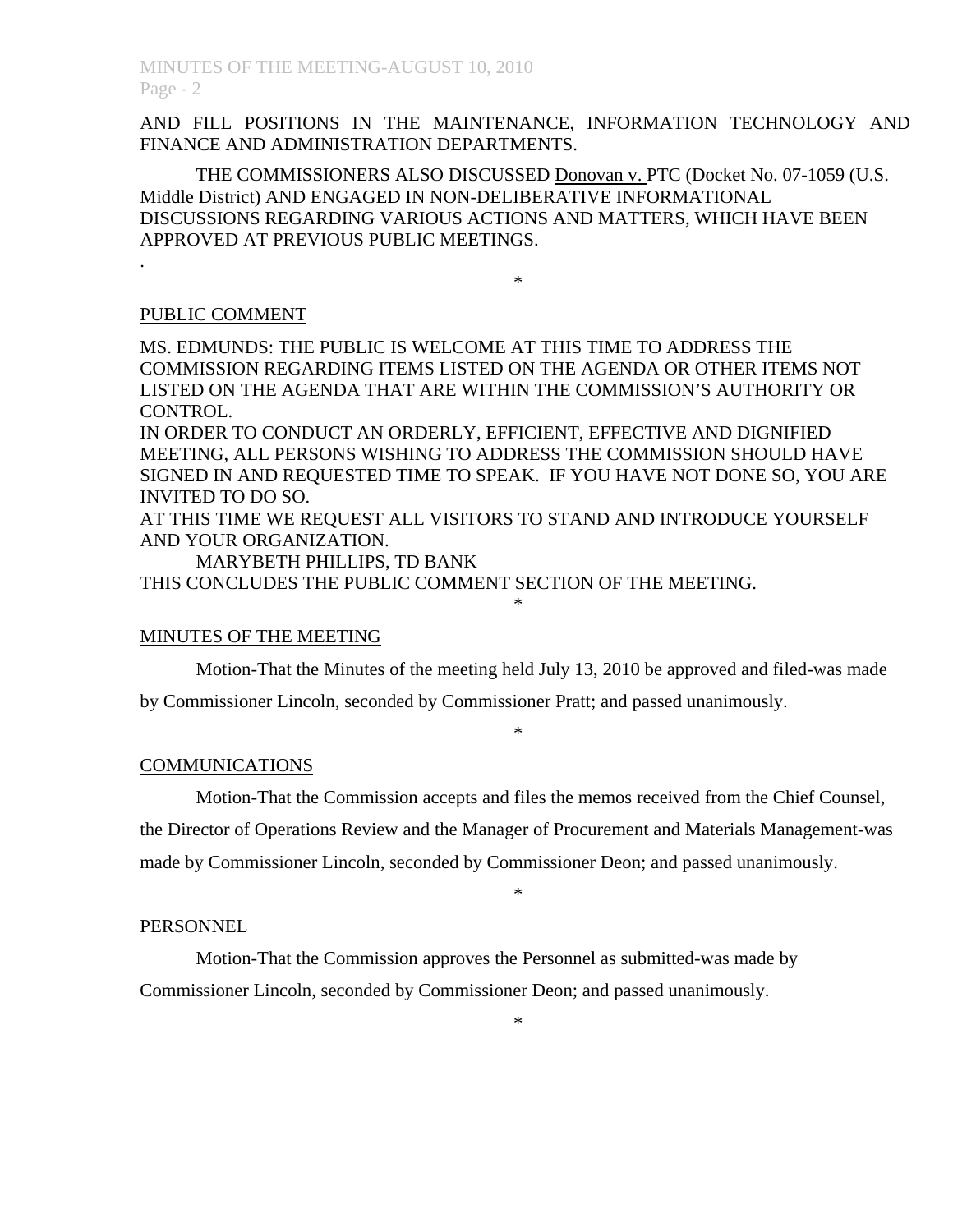## **NEW BUSINESS**

#### Reinvestments, Liquidations and Purchase of Securities

 Upon the motion by Commissioner Lincoln, seconded by Commissioner Deon, the following Resolution was presented for adoption:

#### RESOLUTION

 BE IT RESOLVED that The Pennsylvania Turnpike Commission hereby ratifies the action of the Assistance Chief Financial Officer, with the approval of the Chief Executive Officer and the Consulting Engineer, in directing the Trustee to make the foregoing reinvestments, liquidations and purchases; and

 BE IT FURTHER RESOLVED that copies of the Resolution certified by the Assistant Secretary Treasurer shall be forwarded to the Trustee as required in Article VI, Section 602 of the 2001 Amended and Restated Trust Indenture.

 The following members voted yea: Commissioners Biehler, Lieberman, Lincoln, Deon and Pratt. The motion passed unanimously.

\*

# AGREEMENTS

Motion-That the Commission approves the negotiation and execution of the Work Order,

Agreements, a Supplemental Agreement and a Lease for the items listed in memos "a, c, d, f and g":

- a. Work Order #22 with TransCore to provide system development, equipment and project management for the Violations Processing Center system upgrade; at a not-to-exceed amount of \$3,771,907.00;
- c. Reimbursement Agreement with Sun Pipe Line Company to reimburse them the costs to perform the required engineering and facility relocation work necessary for the replacement of Bridge B-553 at MP 155.14; at a not-to-exceed amount of \$205,625.00;
- d. Reimbursement Agreement with PPL Electric Utilities Corporation to reimburse them the costs to perform the required engineering and facility relocation work necessary for the replacement of Bridge B-529 at MP 219.90; at a not-to-exceed amount of \$35,438.70;
- f. Reimbursement Agreement with Duquesne Light to reimburse them the costs to perform the required engineering and facility relocation work necessary for the replacement of Bridge WB-423 at MP 42.20; at a not-to-exceed amount of \$100,000.00;
- g. Lease Agreement with Clearwire to permit them to lease space and construct antennas and other related infrastructure on the Commission's Highspire Service Plaza Tower; Clearwire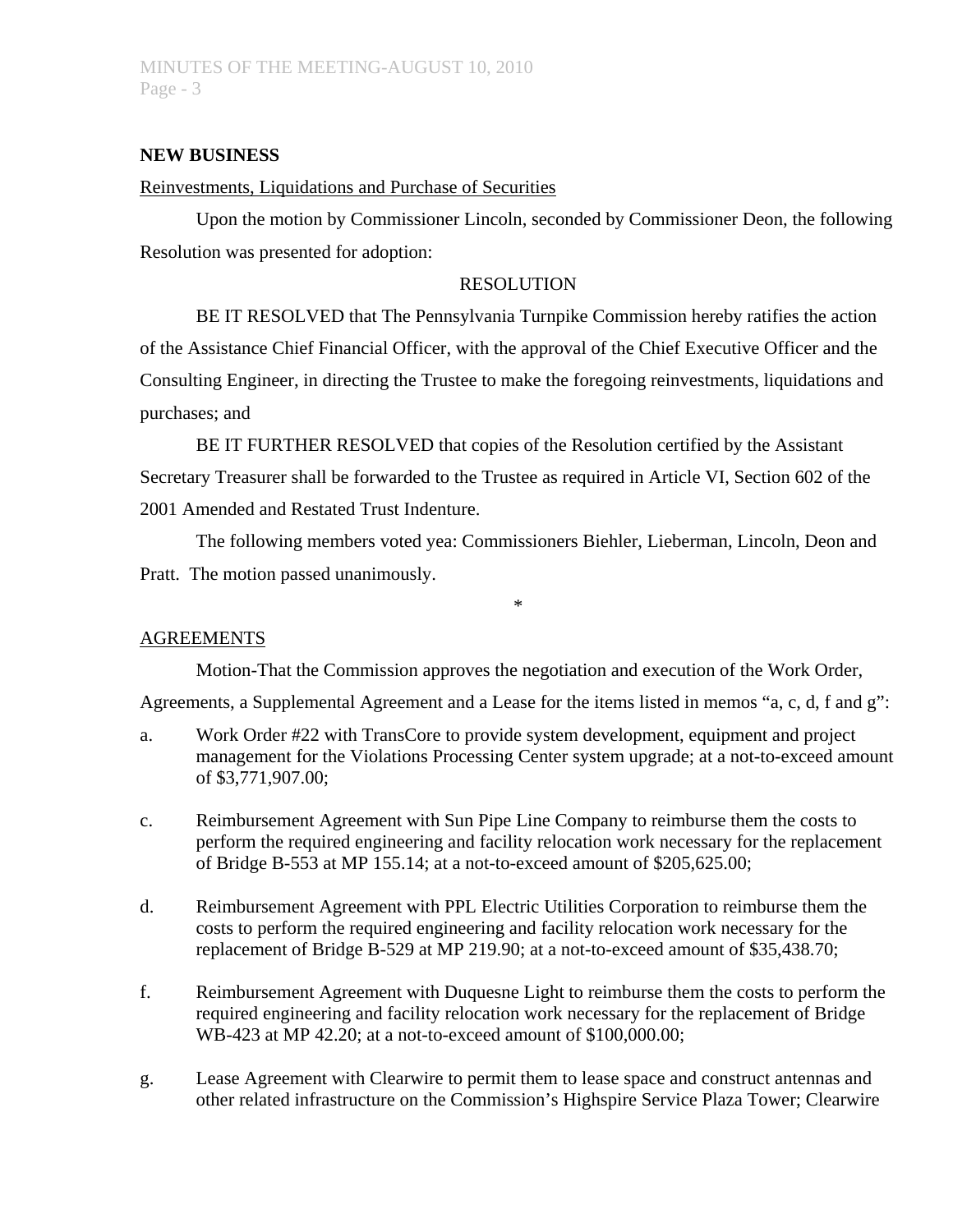will pay the Commission the initial tower lease rate of \$16,200.00 for the first year, with 3% increases every year after that; the term of the lease will be for a period of five (5) years, plus three (3) 5-year mutual renewal options;

-was made by Commissioner Lincoln, seconded by Commissioner Pratt.

Motion-That the Commission approves the negotiation and execution of the Agreements and

a Supplemental Agreement for the items listed in memos "b, e and h":

- b. Merchant Services Agreement with Wells Fargo for Wells Fargo to provide credit card acceptance processing for our Accounts Receivable invoices and payments; at a not-toexceed amount of \$30,000.00 annually;
- e. Supplemental Agreement with PECO Energy Company for the required engineering and facility relocation work necessary for the total reconstruction project from MP A20.00 to MP A30.00; for an additional \$395,638.26, increasing the not-to-exceed amount to \$1,325,607.72;
- h. Reimbursement Agreement with PECO Energy Co. to reimburse them the costs to perform the required engineering and facility relocation work necessary for the replacement of Bridge EB-729 at MP 316.58; at a not-to-exceed amount of \$90,421.46.

-was made by Commissioner Deon and seconded by Commissioner Lincoln; Commission Pratt abstained.

COMMISSIONER PRATT: MR. CHAIRMAN: I ABSTAIN ON THE BASIS THAT THE COMPANY SET FORTH IN THIS AGENDA ITEM IS A CLIENT OF THE FIRM OF WHICH I AM A PARTNER. I ASK THAT THE SECRETARY PLEASE HAVE THE MINUTES OF THE MEETING REFLECT MY ABSTENTION ON THIS VOTE. The motions passed.

\*

# RIGHT-OF-WAY REQUESTS

Motion-That the Commission approves the Right-of-Way Requests for the items listed in

memos "a" through "j":

- a. Authorize the acquisition of Right-of-Way #1031-R12, a partial take parcel, necessary for construction of the Somerset Interchange Project, by issuing payment in the amount of \$106,432.00, payable to Nathan Zarichnak & Associates, LLC; representing fair market value, machinery and equipment, prorated taxes, recording fees and Section 710 damages; authorize the appropriate Commission officials to execute the agreement of sale, authorize the payment of additional statutory damages as calculated by the Legal Department and approved by the Chief Executive Officer, and payment of the fair market value to the property owner is contingent upon the delivery of a deed prepared by the Legal Department;
- b. Authorize the settlement of Right-of-Way #6422-A, a partial take parcel, necessary for the total reconstruction project from MP A20.00 to MP A30.00, by issuing payment in the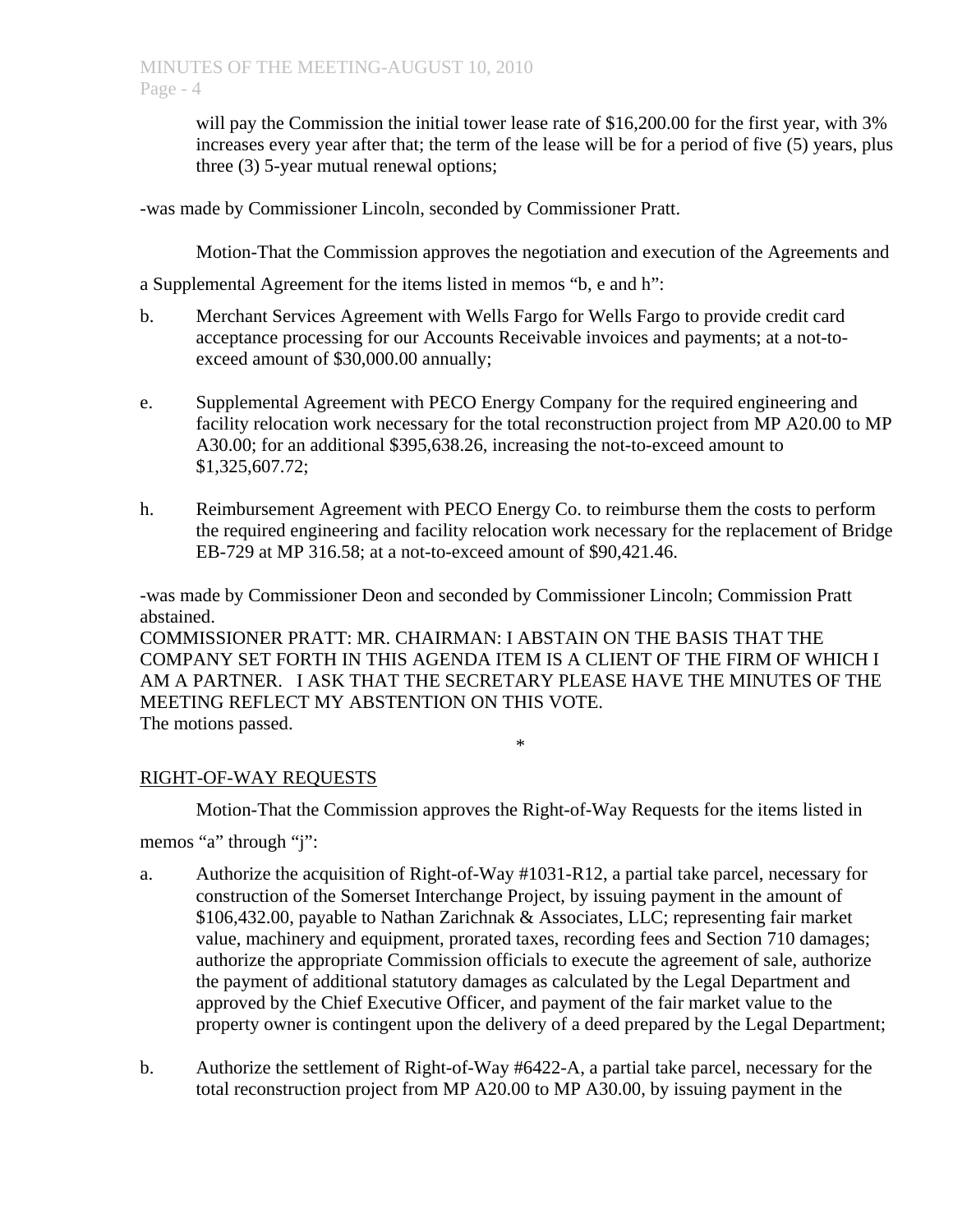amount of \$19,814.50, payable to City Line Abstract Company, Escrow Agent; representing fair market value, pro-rated taxes and recording fees; authorize the appropriate Commission officials to execute the agreement of sale, authorize payment of statutory damages as calculated by the Legal Department and approved by the Chief Executive Officer, and payment of the fair market value to the property owner is contingent upon the delivery of a deed prepared by the Legal Department;

- c. Authorize a temporary construction easement for Parcel 90, a partial take parcel, necessary for the total reconstruction project from MP A20.00 to MP A30.00, by issuing payment in the amount of \$9,000.00; representing fair market value and Section 710 damages; authorize the appropriate Commission officials to execute the temporary construction easement, authorize payment of statutory damages as calculated by the Legal Department and approved by the Chief Executive Officer, and payment of the fair market value to the property owner is contingent upon the delivery of a deed prepared by the Legal Department;
- d. Authorize the settlement of Right-of-Way #1A010-J, a partial take parcel, necessary for the total reconstruction project from MP 67.00 to MP 75.00, by issuing payment in the amount of \$1,300.00, payable to Tony M. and Judith A. Field; representing fair market value; authorize the appropriate Commission officials to execute the agreement of sale, authorize payment of statutory damages as calculated by the Legal Department and approved by the Chief Executive Officer, and payment of the fair market value to the property owners is contingent upon the delivery of a deed prepared by the Legal Department;
- e. Authorize the settlement of Right-of-Way #1A047-A, a partial take parcel, necessary for the total reconstruction project from MP 67.00 to MP 75.00, by issuing payment in the amount of \$9,614.69, payable to Hollinshead, Mendelson, Bresnahan & Nixon, P.C., Escrow Agent;
- f. Authorize the settlement of Right-of-Way #6416-B, a partial take parcel, necessary for the total reconstruction project from MP A20.00 to MP A30.00, by issuing payment in the amount of \$312,607.00, payable to City Line Abstract Company, Escrow Agent; representing fair market value, recording fees and Section 710 fees; authorize the appropriate Commission officials to execute the agreement of sale, authorize payment of statutory damages as calculated by the Legal Department and approved by the Chief Executive Officer, and payment of the fair market value to the property owner is contingent upon the delivery of a deed prepared by the Legal Department;
- g. Authorize the settlement of Right-of-Way #6416-D, a partial take parcel, necessary for the total reconstruction project from MP A20.00 to MP A30.00, by issuing payment in the amount of \$40,997.00, payable to City Line Abstract Company, Escrow Agent; representing fair market value, recording fees and Section 710 fees; authorize the appropriate Commission officials to execute the agreement of sale, authorize payment of statutory damages as calculated by the Legal Department and approved by the Chief Executive Officer, and payment of the fair market value to the property owner is contingent upon the delivery of a deed prepared by the Legal Department;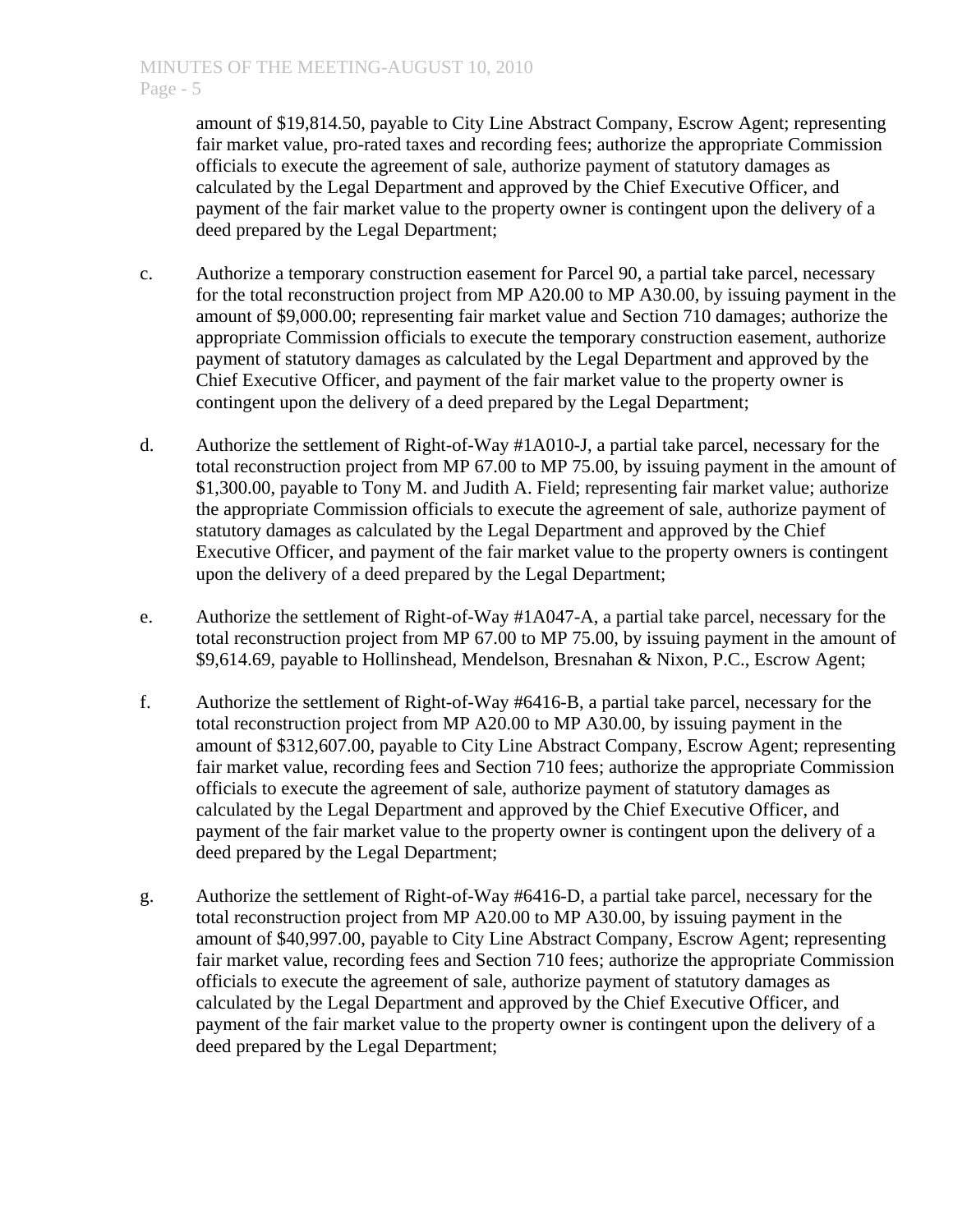# MINUTES OF THE MEETING-AUGUST 10, 2010 Page - 6

- h. Authorize the settlement of Right-of-Way #6416-B, a partial take parcel, necessary for the total reconstruction project from MP A20.00 to MP A30.00, by issuing payment in the amount of \$116,197.00, payable to City Line Abstract Company, Escrow Agent; representing fair market value, recording fees and Section 710 fees; authorize the appropriate Commission officials to execute the agreement of sale, authorize payment of statutory damages as calculated by the Legal Department and approved by the Chief Executive Officer, and payment of the fair market value to the property owner is contingent upon the delivery of a deed prepared by the Legal Department;
- i. Authorize the acquisition of Right-of-Way #17903, a total take parcel, necessary for construction of the Southern Beltway Project (US 22 to I-79), by issuing payment in the amount of \$201,641.78, payable to Urban Settlement Company, Escrow Agent; representing fair market value, prorated taxes and recording fees; also authorize payment in the amount of \$115,754.00, payable to Patrick Rudzinski D/B/A Technical Electrical Services, LLC, representing business personal property loss and dislocation damages; authorize the appropriate Commission officials to execute the agreement of sale, authorize the payment of additional statutory damages as calculated by the Legal Department and approved by the Chief Executive Officer, and payment of the fair market value to the property owner is contingent upon the delivery of a deed prepared by the Legal Department;
- j. Authorize the acquisition of Right-of-Way #17395, a total take parcel, necessary for construction of the Southern Beltway Project (US 22 to I-79), by issuing payment in the amount of \$241,700.95, payable to Urban Settlement Company, Escrow Agent; representing fair market value, prorated taxes and recording fees; authorize the appropriate Commission officials to execute the agreement of sale, authorize the payment of additional statutory damages as calculated by the Legal Department and approved by the Chief Executive Officer, and payment of the fair market value to the property owners is contingent upon the delivery of a deed prepared by the Legal Department.

-was made by Commissioner Deon, seconded by Commissioner Lincoln; and passed unanimously.

#### \*

# ADVERTISING

 Motion-That the Commission approves advertising for a vendor to provide twenty-three (23) state-of-the-art Automatic External Defibrillators to be placed at each of the service plazas, CAB, TIP, ERO and WRO-was made by Commissioner Deon, seconded by Commissioner Lincoln; and passed unanimously.

#### \*

# AWARD OF BIDS AND ISSUANCE OF PURCHASE ORDERS

Motion-That the Commission approves the Award of Bids, the Cancellation, the Renewal and the Issuance of Purchase Orders for the items listed in memos "a" through "c" and "e" through "g":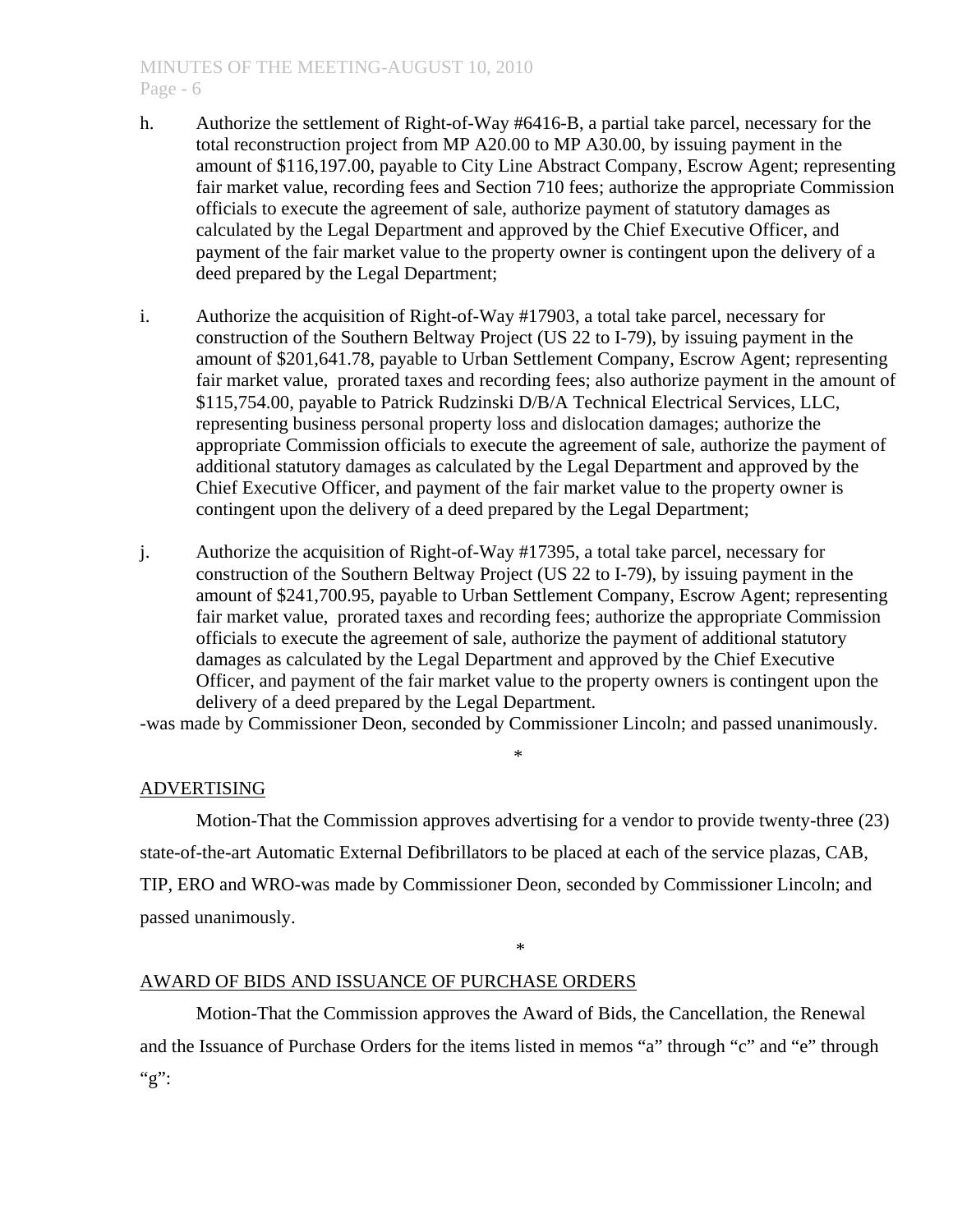- a. Structural analysis for eight (8) Communication Towers, utilizing the Commonwealth's contract with Alcatel Lucent USA Inc.; at a total award of \$104,000.00;
- b. Liquid calcium chloride, to the lowest responsive and responsible bidder, JMG Enterprises Inc.; at a total award of \$222,000.00, and a contingency amount of \$55,500.00;
- c. Cancellation of the purchase order approved at the July 13, 2010 Commission Meeting (item F-5h) for Network Connectivity for SNMP equipment, utilizing the Commonwealth's contract with Eplus for a total award of \$118,550.40; and approved the new purchase order with Eplus for the correct parts, at a total award of \$166,038.40;
- e. Ten (10) extended cab pick-up trucks, utilizing the Commonwealth's contract with Apple Chevrolet; at a total award of \$262,870.00;
- f. Fuel storage tank cleaning for two (2) years, to the lowest responsive and responsible bidder, Clean Fuels Associates, Inc.; at a total award of \$190,000.00;
- g. Exercising our option to renew for one year, the purchase order for preventative maintenance for Mon/Fayette Highway lighting with TSB Inc, d/b/a Schultheis Electric; at an additional annual cost of \$89,000.00.

-was made by Commissioner Deon and seconded by Commissioner Lincoln.

Motion-That the Commission approves the Award of Bids and the Issuance of Purchase

Orders for the item listed in memo "d":

d. One (1) 2011 Mack box truck, utilizing the Commonwealth's contract with Mack Trucks Inc.; at a total award of \$103,312.82;

-was made by Commissioner Deon, seconded by Commissioner Lincoln; Commissioner Pratt

abstained.

COMMISSIONER PRATT: MR. CHAIRMAN: I ABSTAIN ON THE BASIS THAT THE COMPANY SET FORTH IN THIS AGENDA ITEM IS A CLIENT OF THE FIRM OF WHICH I AM A PARTNER. I ASK THAT THE SECRETARY PLEASE HAVE THE MINUTES OF THE MEETING REFLECT MY ABSTENTION ON THIS VOTE. The motions passed.

\*

# AWARD OF CONTRACTS

Motion-That the Commission approves the Award of Contracts for the items listed in memos

"a" through "f":

a. Contract #A-086.28S001-3-02 for ramp resurfacing and rehabilitation of Bridge NB-603 at MP A86.28, to the lowest responsive and responsible bidder, Nyleve Bridge Corp; at a notto-exceed amount of \$1,128,856.38, with a contingency amount of \$50,000.00;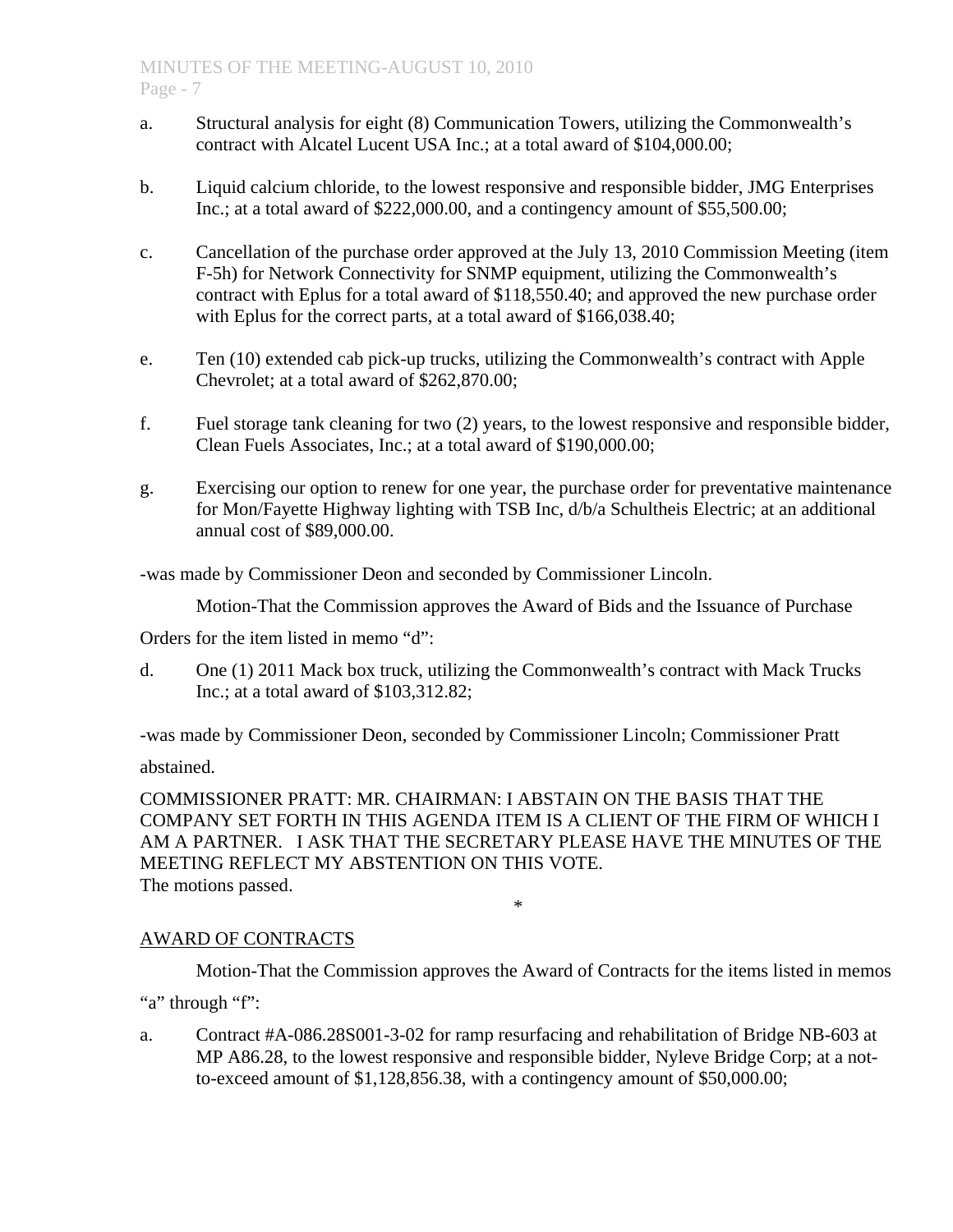- b. Contract #M-015.30X001-3-02 for general construction of the Uniontown to Brownsville Maintenance Facility at MP M18.00, to the lowest responsive and responsible bidder, Mosites Construction Company; at a not-to-exceed amount of \$9,542,000.00, with a contingency amount of \$500,000.00;
- c. Contract #M-015.30X001-3-03 for plumbing work for the Uniontown to Brownsville Maintenance Facility at MP M18.00, to the lowest responsive and responsible bidder, McKamish, Inc.; at a total award of \$874,700.00, with a contingency amount of \$50,000.00;
- d. Contract #M-015.30X001-3-04 for electrical work for the Uniontown to Brownsville Maintenance Facility at MP M18.00, to the lowest responsive and responsible bidder, Power Contracting Company; at a total award of \$1,731,295.00, with a contingency amount of \$125,000.00;
- e. Contract #M-015.30X001-3-05 for HVAC work for the Uniontown to Brownsville Maintenance Facility at MP M18.00, to the lowest responsive and responsible bidder, McKamish, Inc.; at a total award of \$975,000.00, with a contingency amount of \$50,000.00;
- f. Contract #T-202.00R001-3-02 for bituminous overlay between MP 201.70 and MP 206.92, to the lowest responsive and responsible bidder, Valley Quarries, Inc.; at a total award of \$2,398,098.14, with a contingency amount of \$75,000.00.

-was made by Commissioner Deon, seconded by Commissioner Lincoln; and passed unanimously.

\*

# CUSTOMERS PAYMENT VIA CREDIT CARD VIA INTERNET

 Motion-That the Commission approves a convenience fee of \$3.00 for customers to pay an invoice through the internet, via a credit card; and increase the processing fee for Certificate of Passage customers from \$1.00 to \$2.00-was made by Commissioner Deon, seconded by

Commissioner Lincoln; and passed unanimously.

# TOLL RATES FOR STREET ROAD SLIP RAMP AND M15 BARRIER

 Motion-That the Commission approves the toll rates for Street Road Slip Ramp and the M15 Barrier as follows:

\*

- Street Road ENTRY toll rates will be the same as the current Bensalem fare schedule
- Street Road EXIT toll rates will be the same as the current Delaware Valley fare schedule
- M15 will be the same as the January 2, 2011 M18 fare schedule

-was made by Commissioner Deon, seconded by Commissioner Lincoln; and passed unanimously.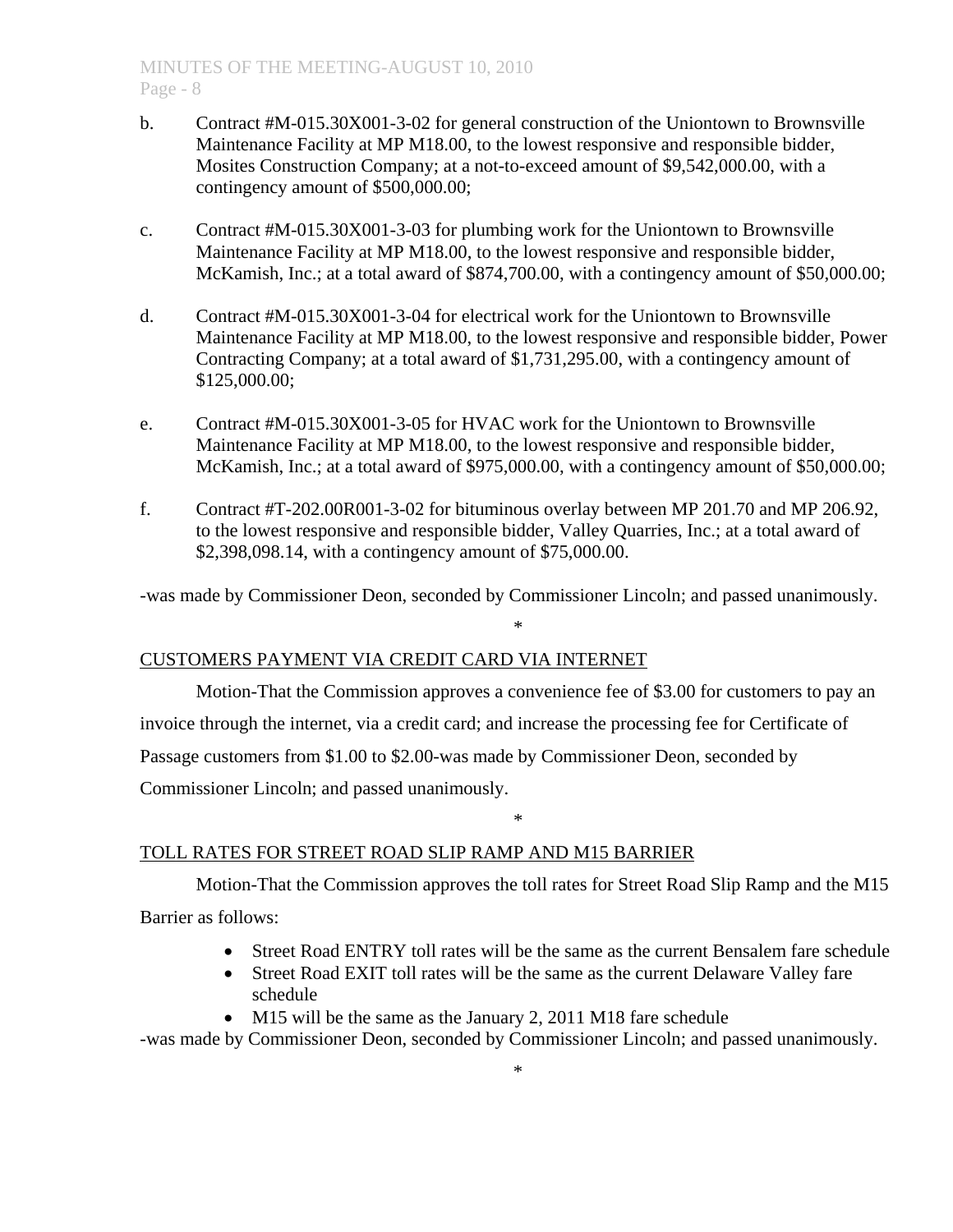## MINUTES OF THE MEETING-AUGUST 10, 2010 Page - 9

#### IAG SECRETARY/OFFICE MANAGER

 Motion-That the Commission authorizes The Pennsylvania Turnpike Commission to act as the host agency for the reimbursable payment of the IAG secretary/office manager's salary and benefits-was made by Commissioner Lincoln, seconded by Commissioner Pratt; and passed unanimously.

#### ITEMS ADDED TO THE FORMAL AGENDA

#### FINAL SELECTIONS

Motion-That the Commission approves the consultant selection recommendations from the Technical Review Committee and authorizes the negotiation and execution of a contract with the first (2) firms listed for the retention of two (2) engineering firms to provide engineering design services on an open-end basis, systemwide; at a not-to-exceed amount of \$850,000.00 each:

> Reference #3-209 Legion Design/Campbell & Associates TIE Traffic Planning Design, Inc.

 Dewberry-Goodkind, Inc. McMahon & Associates, Inc. The EADS Group, Inc.

-was made by Commissioner Pratt, seconded by Commissioner Lincoln; and passed unanimously.

\*

#### SUPPLEMENTS

 Motion-That the Commission approves the Supplemental Agreements as listed in memos "a" and "b":

- a. Supplemental Agreement #3 with Buchart Horn, Inc. for final design on the total reconstruction project from MP 214.00 to MP 227.00, for an increase of \$5,500,000.00; increasing the not-to-exceed amount to \$20,000,000.00;
- b. Supplemental Agreement #1 with Century Engineering, Inc. for replacement design of Bridge EB-729 at MP 316.58, for an increase of \$700,000.00; increasing the not-to-exceed amount to \$1,200,000.00.

-was made by Commissioner Lincoln, seconded by Commissioner Pratt; and passed unanimously.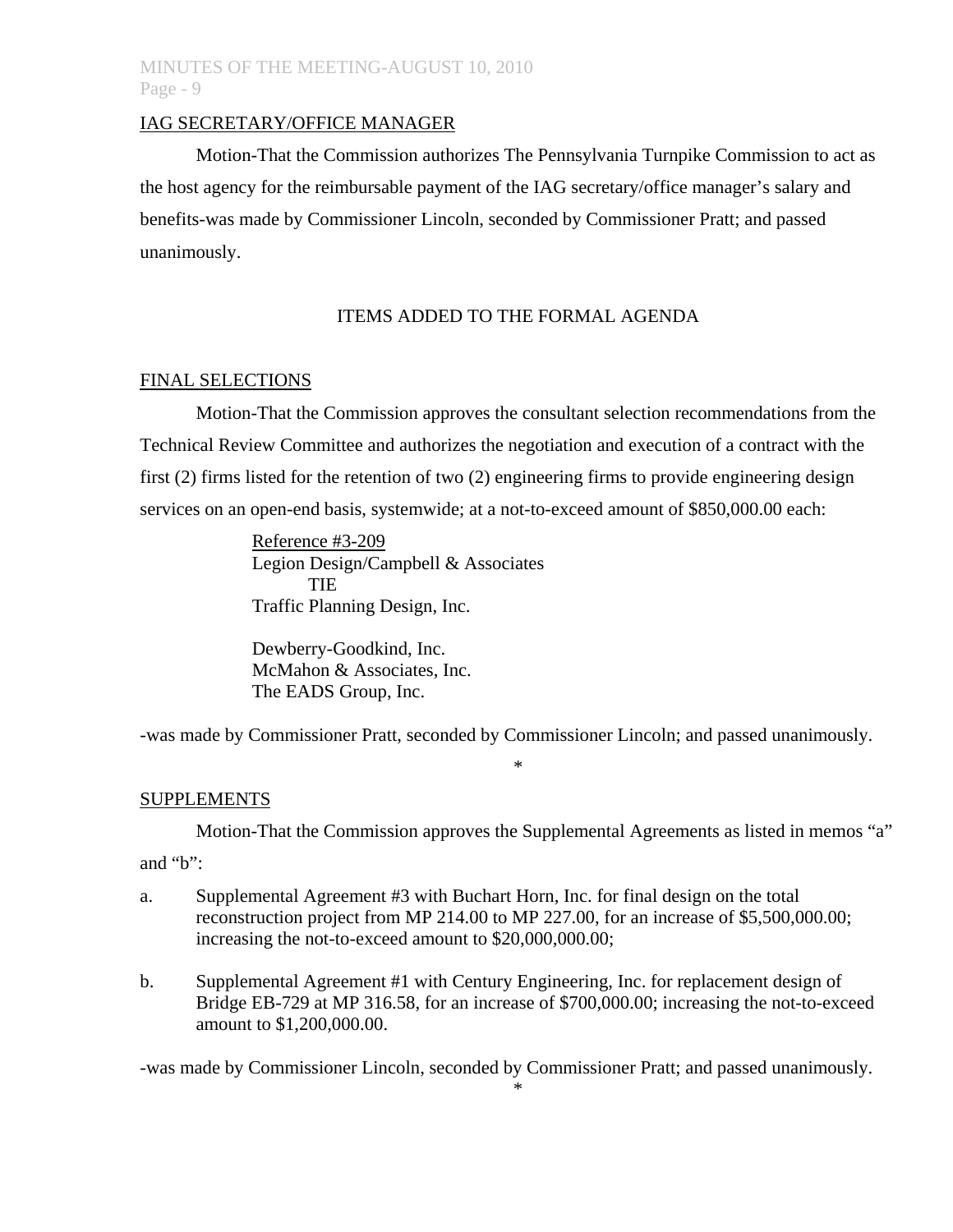## CHANGE ORDERS

 Motion-That the Commission approves the Change Orders for the items listed in memos "a" and " $b$ ":

- a. Change Order #1 for Contract #A-125.00R001-3-02 with Locust Ridge Contractors for bituminous overlay between MP A125.10 and MP A130.61, for an increase of \$114,731.06; increasing the not-to-exceed amount to \$5,556,966.72;
- b. Change Order #1 for Contract #EN-00049-03-10 with Bi State Construction Company, Inc. for sound barrier and collision damage repairs from MP 334.16 to MP 351.08; for an increase of \$127,499.75 and a 32-day time extension; increasing the not-to-exceed amount to \$783,986.75.

-was made by Commissioner Lincoln, seconded by Commissioner Deon; and passed unanimously.

\*

## CHANGE ORDERS AND FINAL PAYMENTS

Motion-That the Commission approves the Change Orders and Final Payments for the items

listed in memos "a" through "c":

- a. Change Order #1 and Final Payment for Contract #EN-00084-03-04 with Bi State Construction Company, Inc. for bridge repairs between MP 236.22 and MP 358.11, for a decrease of \$67,846.81; making the final contract value \$432,153.19, and the final amount due of \$21,607.66;
- b. Change Order #1 and Final Payment for Contract #EN-00049-03-06 with Hempt Bros., Inc. for roadway and miscellaneous repairs between MP 179.44 and MP 241.87, for a decrease of \$166,655.74; making the final contract value \$833,344.26, and the final amount due of \$41,667.21;
- c. Change Order #1 and Final Payment for Contract #M-035.30X001-3-02 with Bruce & Merrilees Electric Company for M-52 mainline toll plaza signing and delineation between MP M50.00 and MP M52.64 on Turnpike 43, for a decrease of\$43,751.63; making the final contract value \$1,113,707.76, and the final amount due of \$71,690.11.

-was made by Commissioner Lincoln, seconded by Commissioner Deon; and passed unanimously.

\*

# SETTLEMENT AGREEMENT

Motion-That the Commission approves the Settlement Agreement for, *Ronald W. Wolff v. PTC and Smith & Johnson Construction Co* case*,* authorize the appropriate officers of the Commission to execute the Agreement, and approve the issuance of a check in the negotiated amount-was made by Commissioner Lincoln, seconded by Commissioner Deon; and passed unanimously.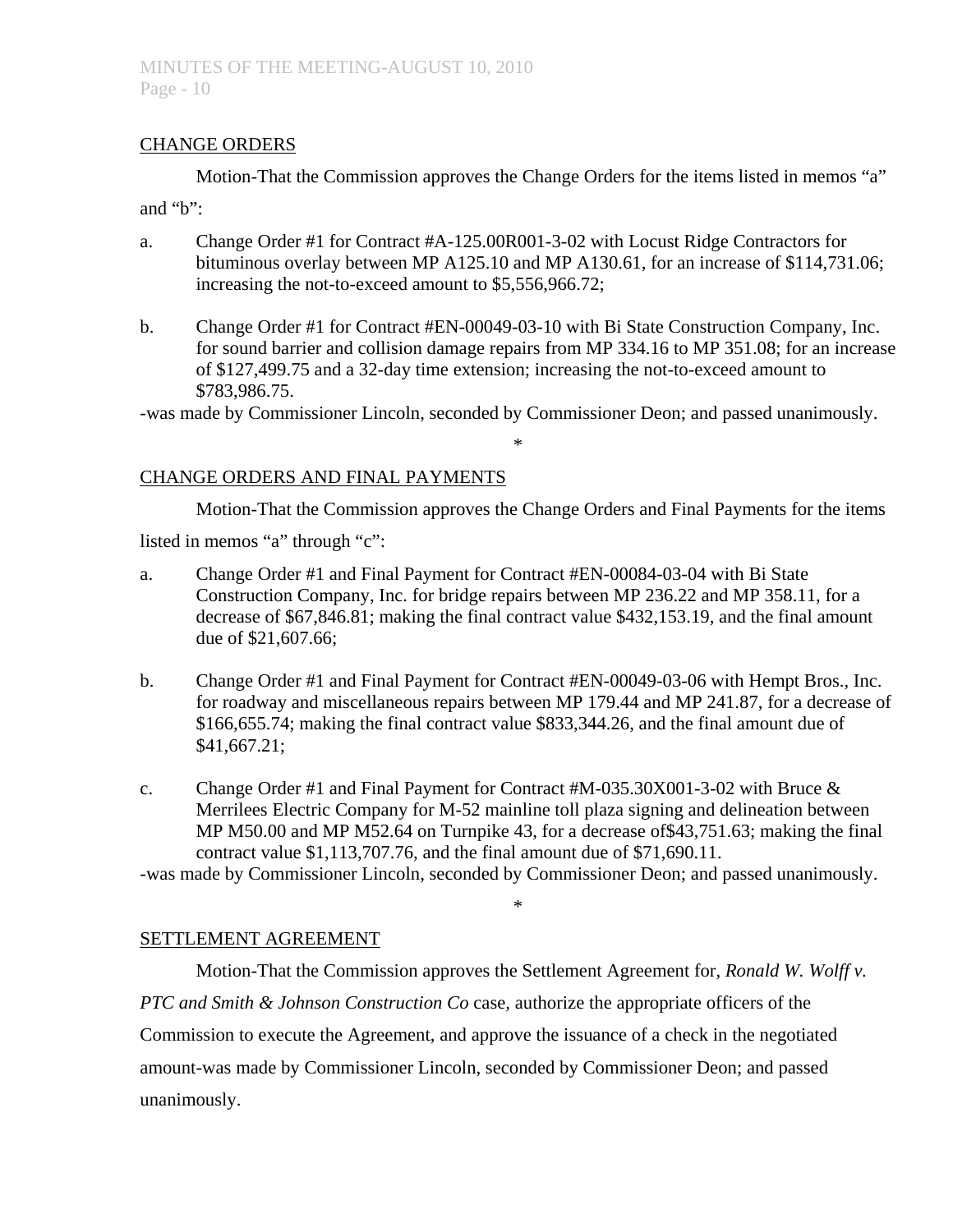#### BOND RESOLUTION

Motion-THAT THE COMMISSION AUTHORIZES THE APPROVAL OF THE ISSUANCE OF THE PENNSYLVANIA TURNPIKE COMMISSION'S PENNSYLVANIA TURNPIKE COMMISSION TURNPIKE SUBORDINATE REVENUE BONDS, INCLUDING BOND ANTICIPATION NOTES AND SPECIAL REVENUE BONDS, IN ONE OR MORE SERIES OR SUB-SERIES, FIXED RATE OR VARIABLE RATE, TAXABLE OR TAX-EXEMPT, IN AN AGGREGATE INITIAL PRINCIPAL AMOUNT NOT TO EXCEED \$500,000,000, TO FINANCE OR REFINANCE THE COSTS OF (A) MAKING LEASE, GRANT OR OTHER PAYMENTS TO THE PENNSYLVANIA DEPARTMENT OF TRANSPORTATION IN ACCORDANCE WITH ACT 44, (B) REFUNDING ANY BOND ANTICIPATION NOTES OR OTHER SHORT-TERM INDEBTEDNESS OR LONG-TERM BONDS PREVIOUSLY ISSUED BY THE PENNSYLVANIA TURNPIKE COMMISSION FOR THE FOREGOING PURPOSES, (C) REIMBURSING THE PENNSYLVANIA TURNPIKE COMMISSION FOR PAYMENTS PREVIOUSLY MADE TO THE PENNSYLVANIA DEPARTMENT OF TRANSPORTATION IN ACCORDANCE WITH ACT 44, (D) ANY DEBT SERVICE RESERVE OR SIMILAR FUNDS, CREDIT FACILITY COSTS OR CAPITALIZED INTEREST RELATED TO SUCH 2010 BONDS (AS DEFINED HEREIN), AND (E) ISSUANCE OF SUCH 2010 BONDS; AUTHORIZING THE EXECUTION, DELIVERY AND DISTRIBUTION OF NECESSARY AND APPROPRIATE DOCUMENTS OR CERTIFICATES; AUTHORIZING THE TAKING OF FURTHER ACTION; REPEALING INCONSISTENT RESOLUTIONS; AUTHORIZING THE APPOINTMENT OF LEGAL COUNSEL AND FINANCIAL ADVISORS AND PROVIDING FOR THE APPOINTMENT OF ONE OR MORE UNDERWRITERS; DECLARING THE PENNSYLVANIA TURNPIKE COMMISSION'S OFFICIAL INTENT THAT IT BE REIMBURSED FROM BOND PROCEEDS FOR CERTAIN EXPENDITURES PAID PRIOR TO THE ISSUANCE OF THE 2010 BONDS; AND DECLARING THAT THIS RESOLUTION SHALL BE LIBERALLY CONSTRUED-was made by Commissioner Lincoln, seconded by Commissioner Deon; and passed unanimously.

\*

\*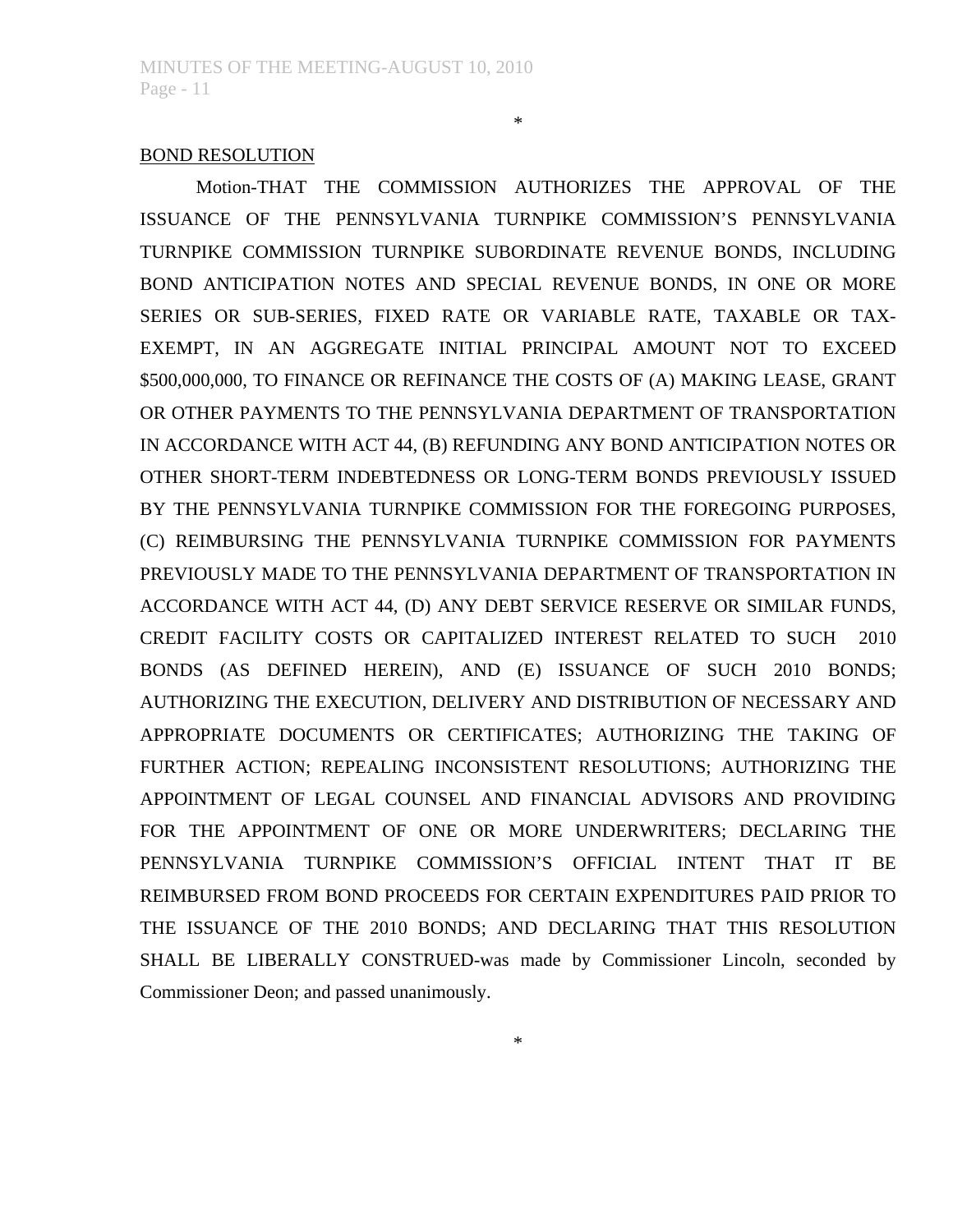# MINUTES OF THE MEETING-AUGUST 10, 2010 Page - 12

#### UNDERWRITING SERVICES

 Motion-That the Commission authorizes the establishment of 3 pools from which investment banking firms will be selected to provide underwriting and other professional services and approval to include the selected qualified firms in the pools. The firms will be grouped in the following pools.

- Senior book-running manager
- Regional/minority book-running manager
- Co-manager

-was made by Commissioner Lincoln, seconded by Commissioner Deon; and passed unanimously.

\*

#### NEXT MEETING

 MS. EDMUNDS: THE NEXT COMMISSION MEETING WILL BE HELD TUESDAY, SEPTEMBER 7, 2010.

\*

#### ADJOURNMENT

 MS. EDMUNDS: COMMISSIONERS, I HAVE NO OTHER ITEMS FOR CONSIDERATION, IF YOU HAVE NOTHING FUTHER, I REQUEST A MOTION FOR ADJOURNMENT.

COMMISSIONER LIEBERMAN: I WOULD LIKE TO HAVE THIS MEETING ADJOURNED IN MEMORY OF VALERIE PAYNE.

Motion-That this meeting of The Pennsylvania Turnpike Commission be held in memory of

Valerie Payne, be adjourned at 12:45 p.m.-was made by Commissioner Pratt, seconded by

Commissioner Deon; and passed unanimously.

\*

# PREPARED BY:

 Ann Louise Edmunds Assistant Secretary Treasurer

08-10-10 **APPROVED BY:** 

 J. William Lincoln Secretary Treasurer